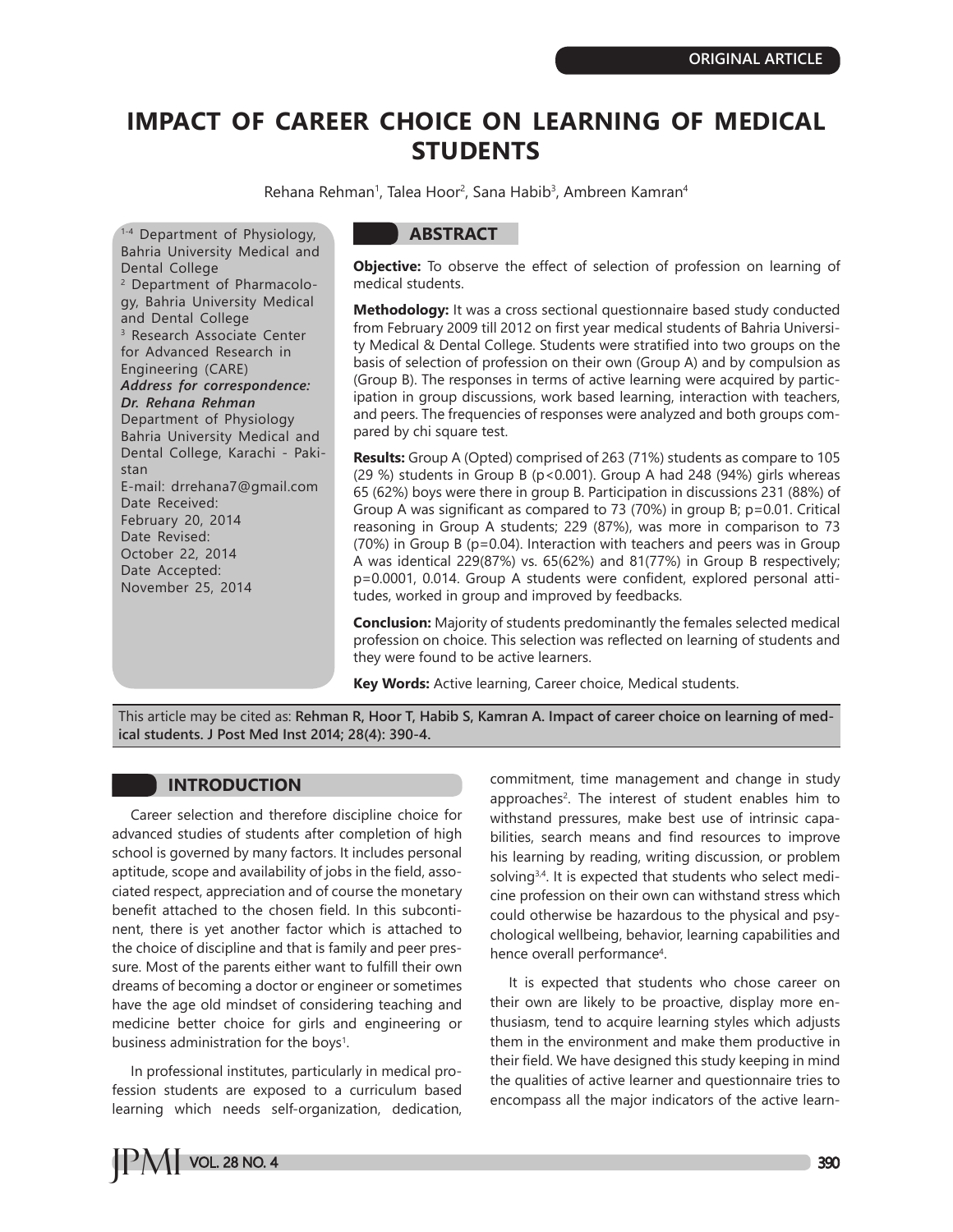ing5 . The objective of the study is to explore the role of career choice on learning of medical students.

# **METHODOLOGY**

It was a cross sectional questionnaire based survey conducted after approval from Research and Ethical committee of Bahria University Medical & Dental College from February 2009 till 2012. The response of first year MBBS students from four consecutive batches of this college (total of 400) of either gender, all ethnic groups and age range between 20 -23 years were included. Incomplete forms were excluded. The close ended questionnaire evaluated choice of selection of medical profession, and their interest as active learners on the basis of questions tailored with respect to active learning (AL)<sup>5</sup>. Sample size was based on a population of 3,000 with e (margin of error) of 5% and z (confidence interval) of 95%. Data was analyzed by Predictive Analysis Software version 18. "A" group comprised of students who opted medicine themselves whereas students who did not come by their will were included in group "B". Chi-square test was used for comparison of responses. P value less than 0.05 was considered to be significant. Research Questionnaire is given as Annexure 1.

# **RESULTS**

Out of 400 questionnaires, complete responses were obtained from 368 students; 92% response rate. Career selection of medicine was found to be significant (p<0.001); 263 (71%) students opted for medicine as compared to 105 (29 %) who came by compulsion. In Group A (opted) 248 (94%) females and 15 (6%) boys were included whereas 65 (62%) boys and 40 (38%) girls comprised group B (Fig.1).

Table 1 shows that group A 231 (88%) students enjoyed to take part in group discussions as compared to 73 (70%) students in group B; p=0.01.They ( group A) also applied critical reasoning 229 (87%), in contrast to 73 (70%) students in group B (p=0.04).

Students who joined medical colleges by their own will (group A) were statistically better than Group B in terms of interaction with teachers 229 (87%) vs. 65(62%) p=0.0001 and confident on what was learnt 242(92%) vs. 55(52%) p=0.001.Group A 231 (88%), were inquisitive to explore personal attitudes values and deficiencies as compared to 58(55%) of Group B, p=0.001. Medical students interacted with peers 229(87%) and 81(77%) in group A and B respectively. Group activity 231(88%) shown by Group A was significantly high with respect to 78(74%) in group B. Giving and receiving feedback in 210(80%) of group A was more than 50(48%) in Group B, p<0.0001.The students in both groups had significant similarity to ask questions, coming across with challenging ideas and ability to seek resources in order to achieve the desired objectives (Table 1).

## **DISCUSSION**

Human beings appear to have a tendency to approach, explore and manipulate things and to find this pleasurable; curiosity being a basic human motive<sup>6</sup>. The principle of AL is based on internal motivation which incorporates active participation of learners, detection of available learning resources and configuration of effective learning environment<sup>7</sup>.

| <b>Objective</b>                          | <b>Yes</b> | <b>No</b> |
|-------------------------------------------|------------|-----------|
| Selected medical profession on your own   |            |           |
| Ask questions to clarify your objective   |            |           |
| Come across with challenging ideas        |            |           |
| Enjoy participation in discussions        |            |           |
| Fond of working in a group                |            |           |
| Apply critical reasoning                  |            |           |
| Enthusiastic to take part in presentation |            |           |
| Interact with your teacher                |            |           |
| Interact with your fellows                |            |           |
| Feel confident on what you have learnt    |            |           |
| Explore personal attitudes and values     |            |           |
| Enjoy to receive and give feed back       |            |           |
| Seek New Challenges                       |            |           |
| Seek Resources to achieve objectives      |            |           |

#### **Annexure 1: Research Questionnaire**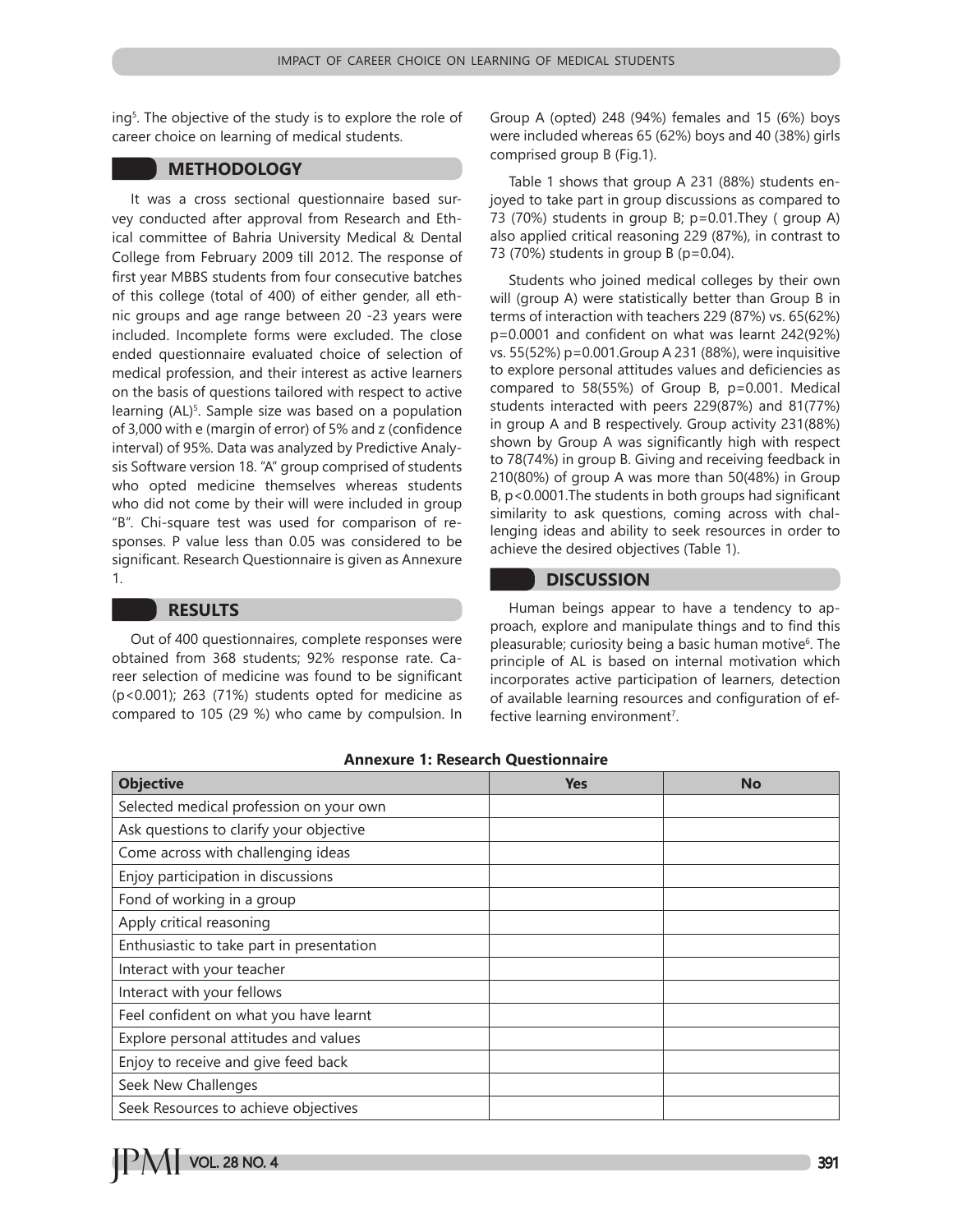

**Figure1: Representation of students in both groups**

## **Table1: Comparison of attitude towards Active learning in both groups**

| <b>Objective</b>                          | A (Opted)<br>$n = 263$ | <b>B</b> (Forced)<br>$N = 105$ | P value |
|-------------------------------------------|------------------------|--------------------------------|---------|
| Ask questions to clarify your objective   | 223(85)                | 80(76)                         | 0.32    |
| Come across with challenging ideas        | 187(71)                | 73(70)                         | 0.44    |
| Enjoy participation in discussions        | 231(88)                | 73(70)                         | 0.01    |
| Fond of working in a group                | 231(88)                | 78(74)                         | 0.000   |
| Apply critical reasoning                  | 229(87)                | 73(70)                         | 0.04    |
| Enthusiastic to take part in presentation | 184(70)                | 73 (70)                        | 0.76    |
| Interact with your teacher                | 229(87)                | 65(62)                         | 0.000   |
| Interact with your fellows                | 229(87)                | 81(77)                         | 0.014   |
| Feel confident on what you have learnt    | 242(92)                | 55(52)                         | .000    |
| Explore personal attitudes and values     | 231(88)                | 58(55)                         | .000    |
| Enjoy to receive and give feed back       | 210(80)                | 50(48)                         | .000    |
| Seek New Challenges                       | 208(79)                | 79(75)                         | 0.216   |
| Seek Resources to achieve objectives      | 210 (80)               | 83 (79)                        | 0.855   |

*Values are numbers and percentages in parenthesis*

Teachers often use the term self-motivated to refer to these students who become easily provoked to learn, without much external persuasion<sup>8,9</sup>. These are actually those students who have learnt to identify and implement the principles of AL by self-motivation with cognitive commitment.

AL facilitates comprehension which develops skills of synthesis, integration and analytical thinking leading to intellectual wellness for transformation of knowledge into practice<sup>10</sup>. Active learners are involved in brain-storming, problem solving, group discussions and several other exercises to learn by doing and experiencing<sup>2</sup>. We observed in our study that students, who opted to join medical colleges by their own will (Group A), were confident to take part in all activities of AL like discussions. This has also been emphasized by Rehman et al, who found that medical students preferred all

Group A: Opted Group B: Forced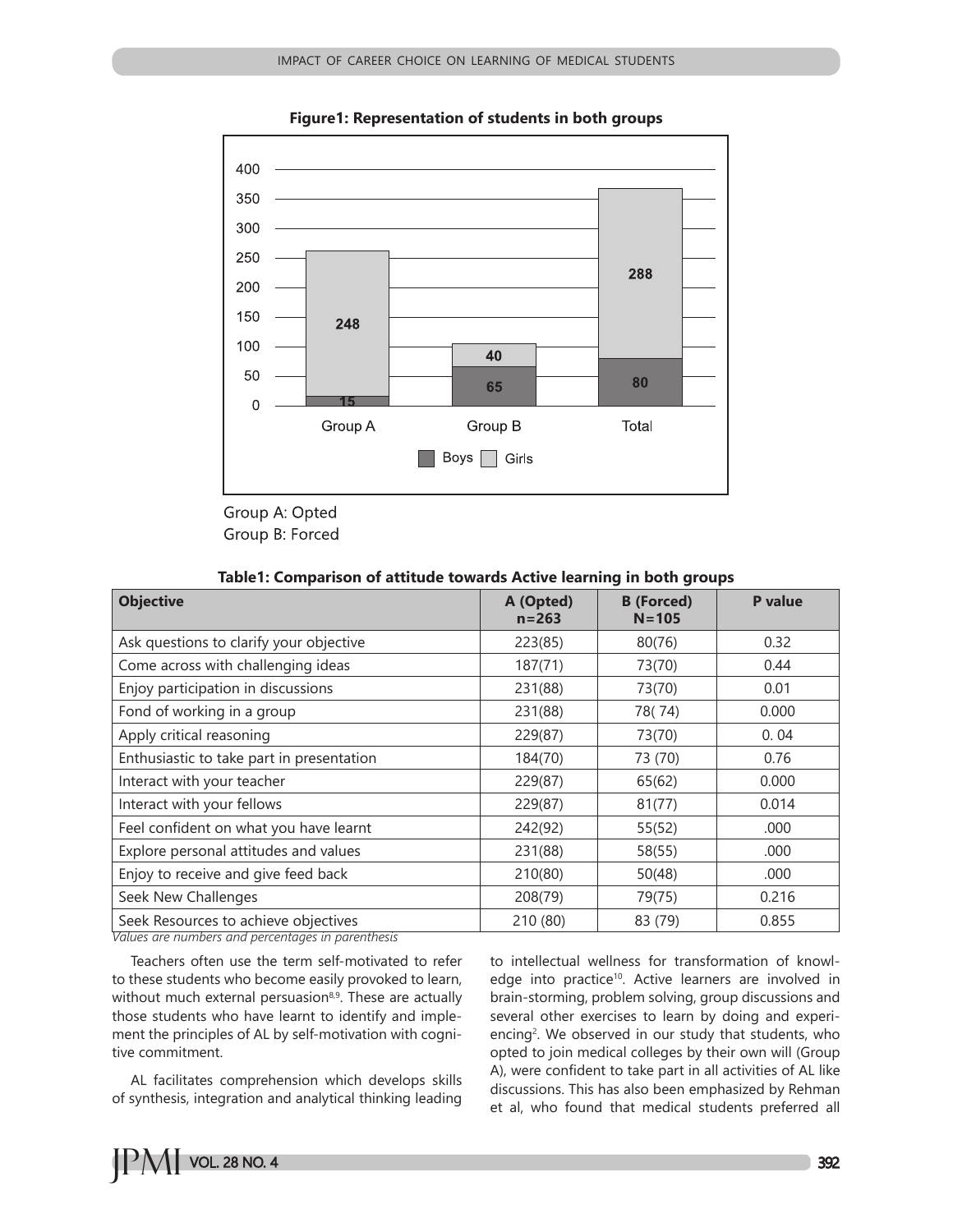teaching methodologies which helped in generation of  $discussions<sup>11</sup>$ 

Medical educationists apply a number of innovations in teaching methodologies to preserve interaction of students for their AL. Collaborative learning group, problem-based learning, think-pair-share activity, use of case methods and simulations are some approaches that promote AL by interaction with the students $4,12,13$ . Interaction can be achieved by questions and answers, quizzes, giving tasks or clinical scenarios; all aimed to keep students alert, focused and connected with the facilitator<sup>14</sup> It has been observed that interaction in any form improves AL by development of communication skills, confidence, and sense of responsibility besides retention of course objectives<sup>12</sup>. The opted group medical students were motivated to interact with teachers, while students who were not interested to join were deficient in this component of AL.

Work based learning is the type of AL based on participation of all students who share their knowledge and experience for improvement in learning. It has been documented that medical students improved their learning capabilities, understood concepts, applied critical thinking and learnt scientific objectives as a result of working in a group during laboratory sessions of Neuro Physiology lab course at BUMDC<sup>15</sup>. The motivation to work in a group was observed in opted group of medical students.

Learning by teaching is another example of AL because students actively research a topic and prepare the information so that they explore and share their own capabilities. The opted group was inquisitive to learning through developing communicative skills; listening and collaborating with teachers and peers, hence turned out to be active learners. Group A students were interested to seek new challenges, this finding is in coherence with the quality of active learners by which they actively engage on their own and are triggered or perplexed by new challenges like role-plays, simulations and games<sup>16</sup>. Active learners are interested in giving and receiving feedback which further enhances their learning<sup>17,18,19</sup>. Students who chose medical profession by intellectual curiosity, professional sovereignty and interest in human relationships were good at receiving and giving feedback, active participation by way of involvement and interaction with peers and teachers.

Comparative literature available for assessment of the learning styles of the students in relation to the choice of profession by compulsion has not been found yet literature has proved that selection of career choice prevents from burn out (stress induced syndrome) of medical students<sup>20</sup>. At the same time AL is dependent very much on the learning environment provided which has to be uniform. The learning strategies and environment in BUMDC is favoring this assessment which might not be the case in other environments. However multiple studies keeping in mind the indicators of AL and controlling the learning environment can yield results which can be more generalized. The study is also limited in the sense that validity and reliability of questionnaire was not tested, however this is a unique study and for the first time in Pakistan has pointed towards support of selection of profession as one of the factors that facilitates.

# **CONCLUSION**

Majority of medical students with a greater proportion of females selected medical profession on their own. The individuals who selected career by themselves and not through compulsion turned out to be active learners in terms of motivation to participate in group discussions, receive and give feedback, learn from peers, interact with each other and converse with teachers. These students who adopted medical profession with their own determination reflected greater ownership and responsibility of AL by involvement and commitment to learn and work in a group.

## **RECOMMENDATIONS**

At the end of secondary school students should be encouraged to select their profession on their own instead of pressure from parents, elder brothers and sisters and other family members.

## **REFERENCES**

- 1. Modell HI. Preparing students to participate in an active learning environment. Am J Physiol 1996;270:S69-77.
- 2. Sivan A, Leung RW, Woon C, Kember D. An implementation of active learning and its effect on the quality of student learning. Innov Educ Train Int 2000;37:4:381-9.
- 3. Rehman R, Khan R, Akhaai MA, Hassan F. Approach of freshly inducted medical students towards learning at Bahria University Medical & Dental College. J Pak Med Assoc 2013;63:320-3.
- 4. Kamran A, Rehman R, Iqbal A. Importance of clinically oriented problem solving tutorials (COPST) in teaching of physiology. Rawal Med J 2011;36:232-6.
- 5. Ken P. What is meant by "Active Learning?" Education 2008;128:566-9.
- 6. Dunlosky J, Rawson KA, Marsh EJ, Nathan MJ, Willinghan DT. Improving students learning with effective learning techniques: promising directions from cognitive and educational psychology. Psychol Sci Pub Inter 2013;14:4-58.
- 7. Rehman R, Razi S, Syed S. Impact of alterations in teaching methodologies on learning capabilities. J Pak Med